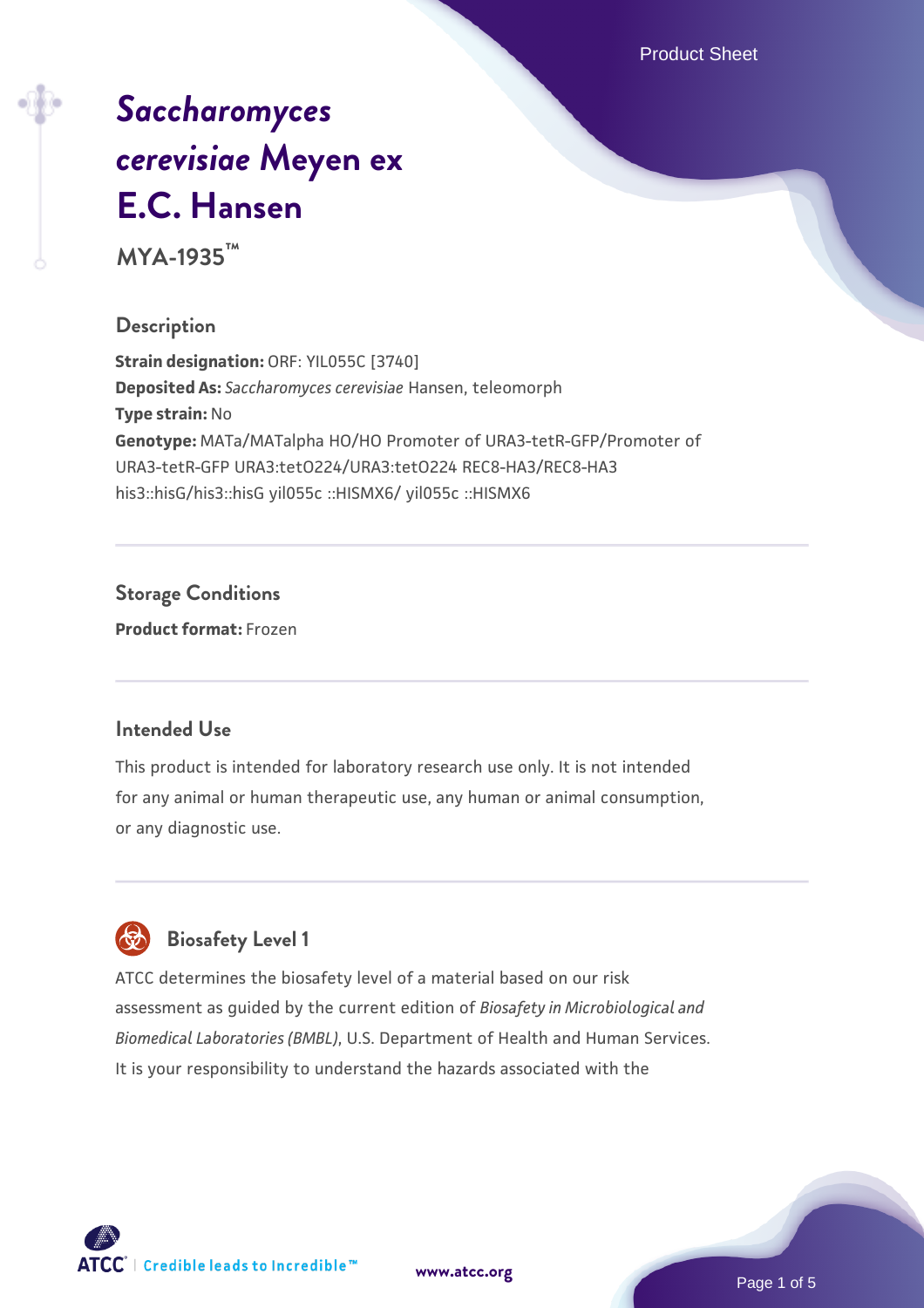material per your organization's policies and procedures as well as any other applicable regulations as enforced by your local or national agencies.

ATCC highly recommends that appropriate personal protective equipment is always used when handling vials. For cultures that require storage in liquid nitrogen, it is important to note that some vials may leak when submersed in liquid nitrogen and will slowly fill with liquid nitrogen. Upon thawing, the conversion of the liquid nitrogen back to its gas phase may result in the vial exploding or blowing off its cap with dangerous force creating flying debris. Unless necessary, ATCC recommends that these cultures be stored in the vapor phase of liquid nitrogen rather than submersed in liquid nitrogen.

## **Certificate of Analysis**

For batch-specific test results, refer to the applicable certificate of analysis that can be found at www.atcc.org.

#### **Growth Conditions**

**Medium:**  [ATCC Medium 1245: YEPD](https://www.atcc.org/-/media/product-assets/documents/microbial-media-formulations/1/2/4/5/atcc-medium-1245.pdf?rev=705ca55d1b6f490a808a965d5c072196) **Temperature:** 25°C

#### **Notes**

Additional information on this culture is available on the ATCC web site at [www.atcc.org.](http://www.atcc.org/)



**[www.atcc.org](http://www.atcc.org)**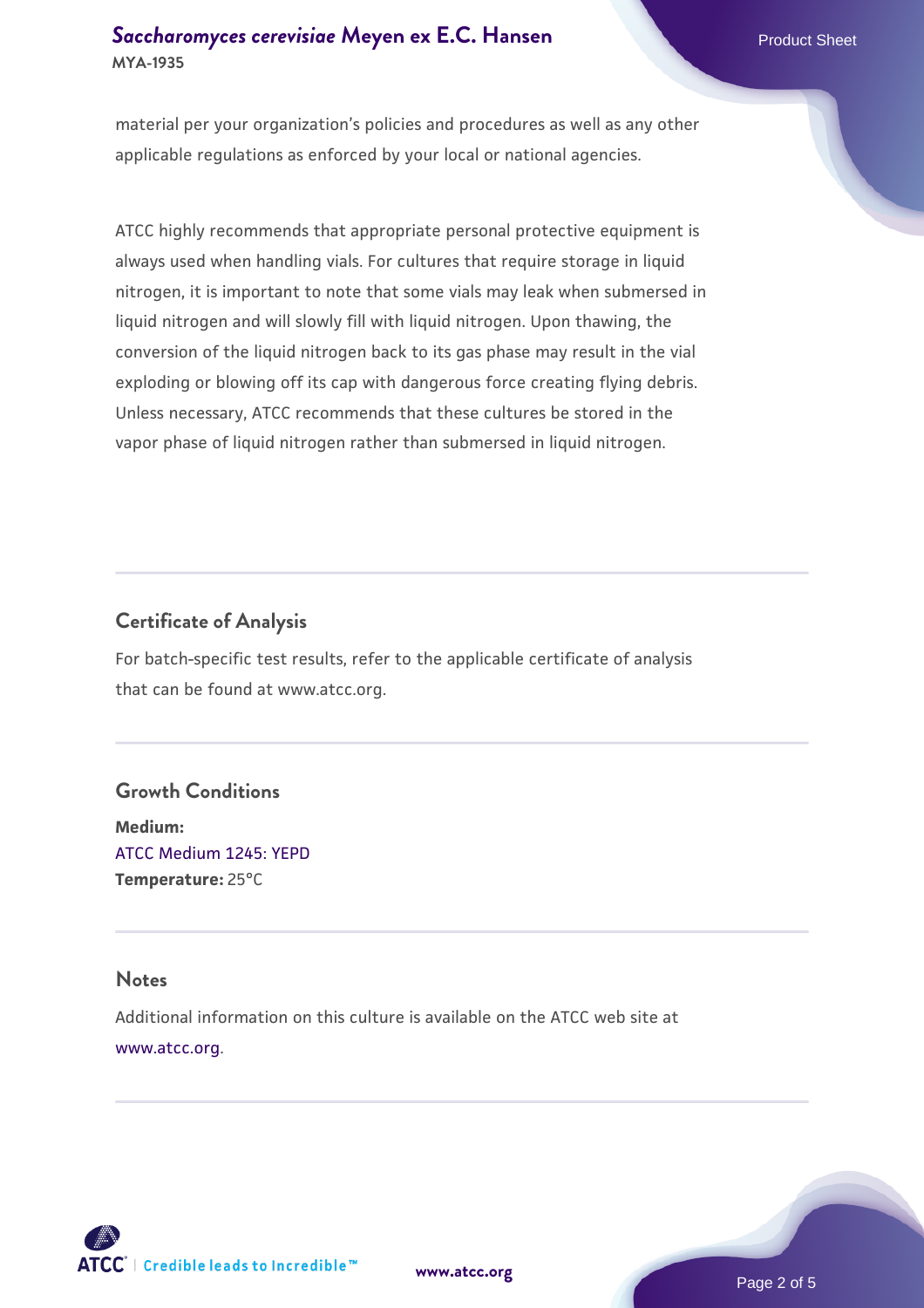## **Material Citation**

If use of this material results in a scientific publication, please cite the material in the following manner: *Saccharomyces cerevisiae* Meyen ex E.C. Hansen (ATCC MYA-1935)

#### **References**

References and other information relating to this material are available at www.atcc.org.

### **Warranty**

The product is provided 'AS IS' and the viability of ATCC® products is warranted for 30 days from the date of shipment, provided that the customer has stored and handled the product according to the information included on the product information sheet, website, and Certificate of Analysis. For living cultures, ATCC lists the media formulation and reagents that have been found to be effective for the product. While other unspecified media and reagents may also produce satisfactory results, a change in the ATCC and/or depositor-recommended protocols may affect the recovery, growth, and/or function of the product. If an alternative medium formulation or reagent is used, the ATCC warranty for viability is no longer valid. Except as expressly set forth herein, no other warranties of any kind are provided, express or implied, including, but not limited to, any implied warranties of merchantability, fitness for a particular purpose, manufacture according to cGMP standards, typicality, safety, accuracy, and/or noninfringement.

#### **Disclaimers**



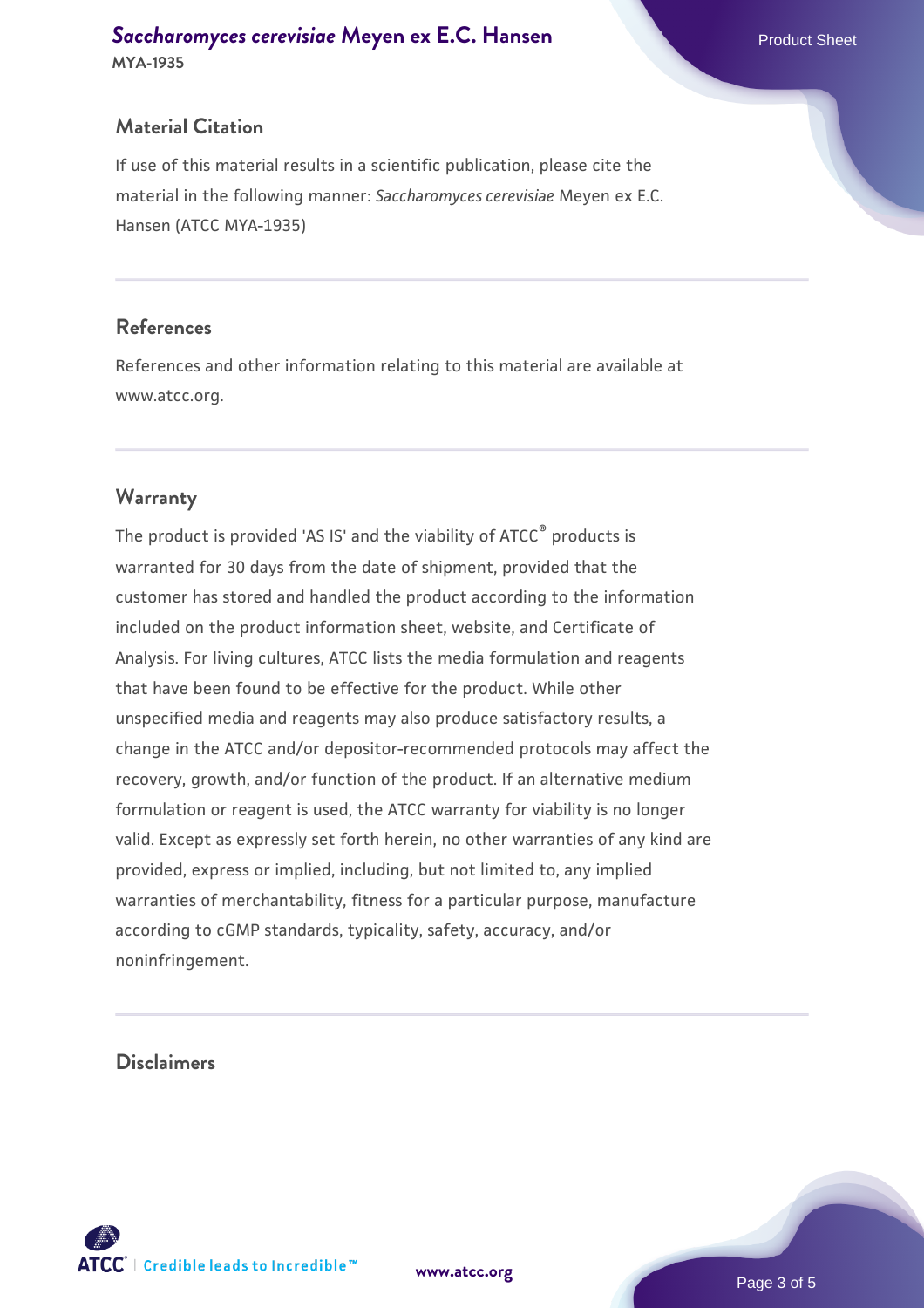This product is intended for laboratory research use only. It is not intended for any animal or human therapeutic use, any human or animal consumption, or any diagnostic use. Any proposed commercial use is prohibited without a license from ATCC.

While ATCC uses reasonable efforts to include accurate and up-to-date information on this product sheet, ATCC makes no warranties or representations as to its accuracy. Citations from scientific literature and patents are provided for informational purposes only. ATCC does not warrant that such information has been confirmed to be accurate or complete and the customer bears the sole responsibility of confirming the accuracy and completeness of any such information.

This product is sent on the condition that the customer is responsible for and assumes all risk and responsibility in connection with the receipt, handling, storage, disposal, and use of the ATCC product including without limitation taking all appropriate safety and handling precautions to minimize health or environmental risk. As a condition of receiving the material, the customer agrees that any activity undertaken with the ATCC product and any progeny or modifications will be conducted in compliance with all applicable laws, regulations, and guidelines. This product is provided 'AS IS' with no representations or warranties whatsoever except as expressly set forth herein and in no event shall ATCC, its parents, subsidiaries, directors, officers, agents, employees, assigns, successors, and affiliates be liable for indirect, special, incidental, or consequential damages of any kind in connection with or arising out of the customer's use of the product. While reasonable effort is made to ensure authenticity and reliability of materials on deposit, ATCC is not liable for damages arising from the misidentification or misrepresentation of such materials.

Please see the material transfer agreement (MTA) for further details regarding the use of this product. The MTA is available at www.atcc.org.

## **Copyright and Trademark Information**

© ATCC 2021. All rights reserved.